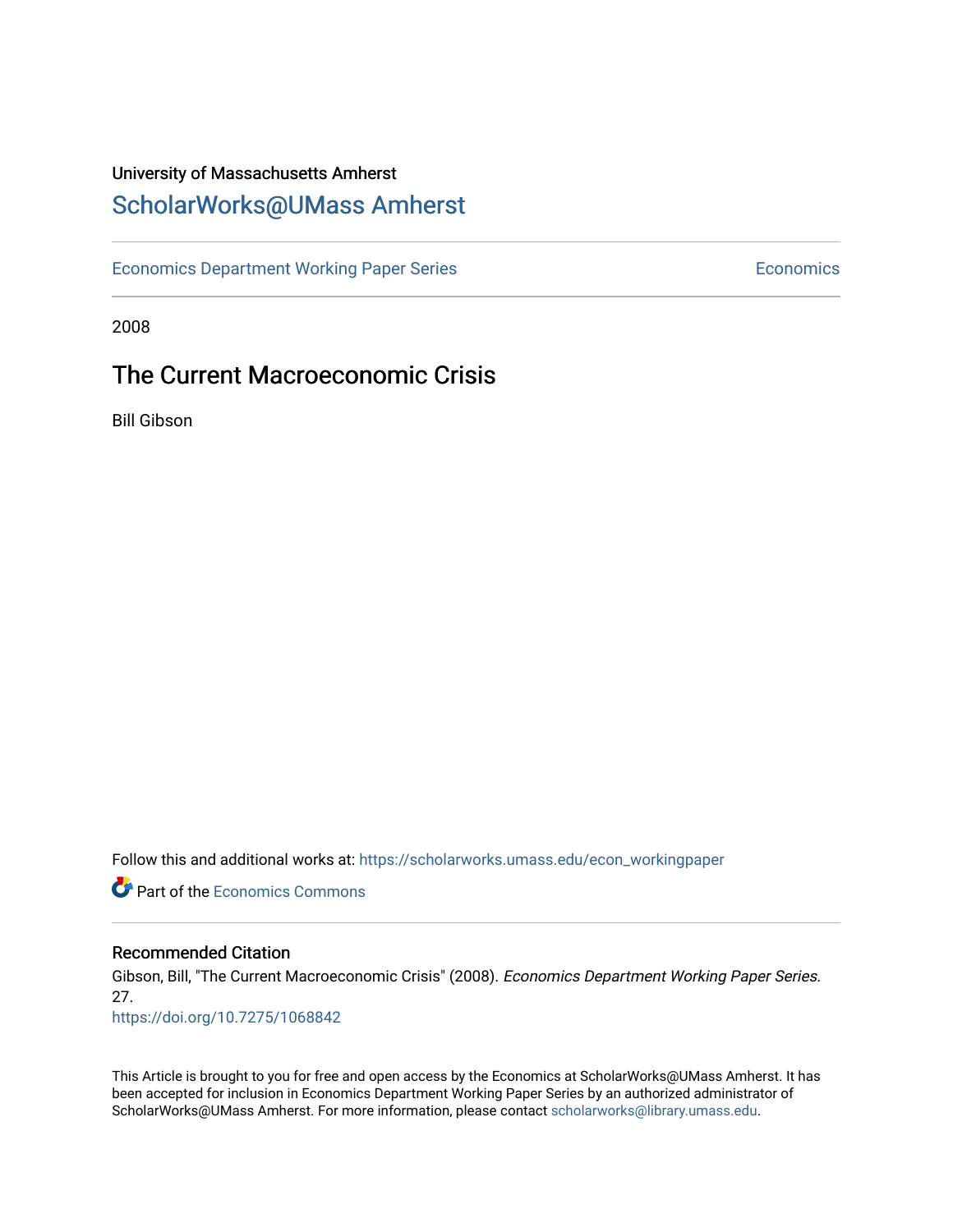# **DEPARTMENT OF ECONOMICS**

## **Working Paper**

**The Current Macroeconomic Crisis** 

by

Bill Gibson

Working Paper 2008-02



## **UNIVERSITY OF MASSACHUSETTS AMHERST**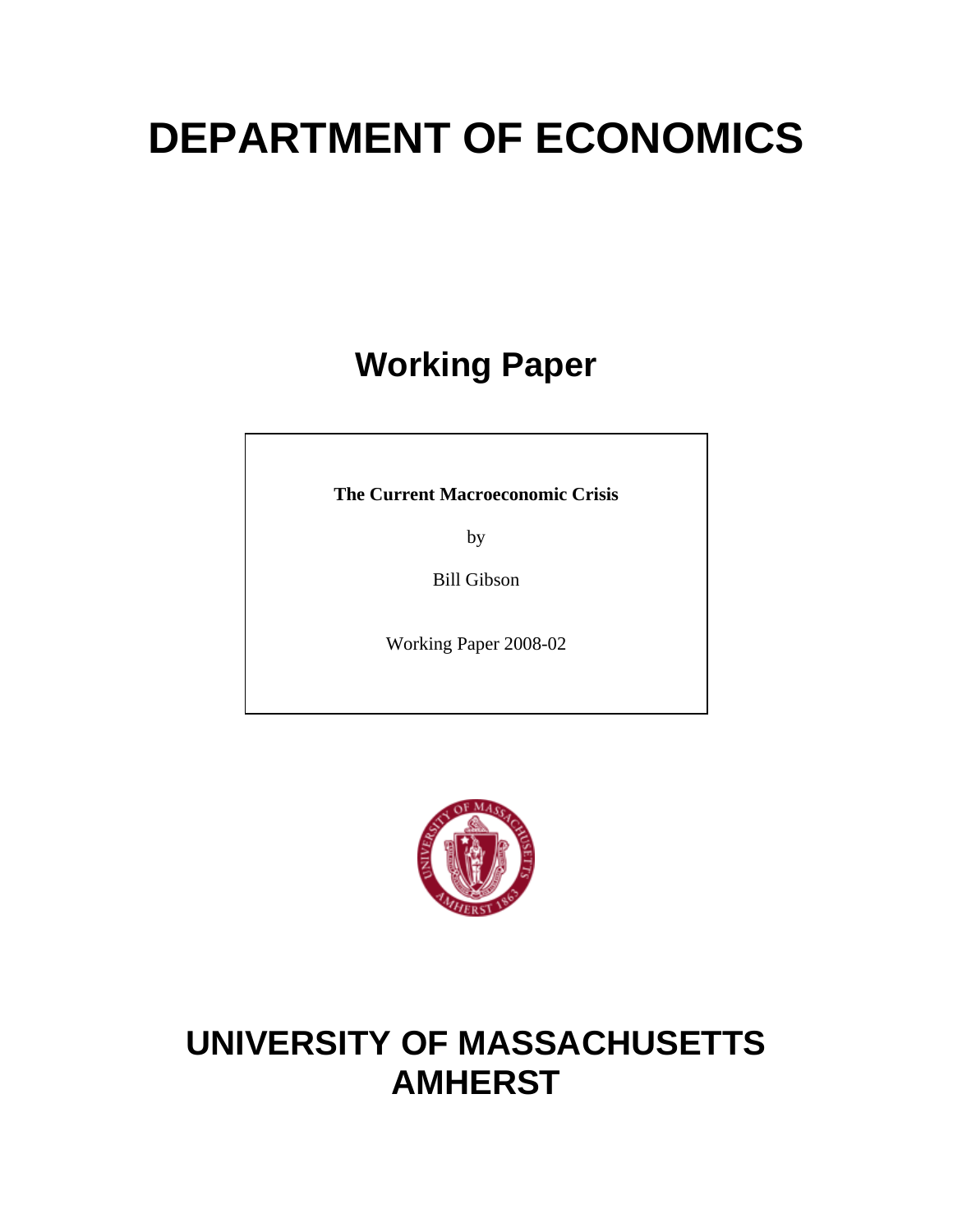#### THE CURRENT MACROECONOMIC CRISIS

#### BILL GIBSON

Abstract. Professor Crotty once casually observed that in his view economics could not be properly thought of as a science. This paper investigates the implications of this view in light of the question of how the scientific method has recently contributed to the evolution of economic practice. It is argue that agent-based models might provide a platform for an integration of recent micro and macroeconomic theories.

#### 1. Introduction

Professor Crotty once casually remarked that economics, especially macroeconomics, is not a science in the proper sense of the term, more akin to political philosophy than an empirical discipline. Since the 1970s, this has indeed been the position of the mainstream, at least with respect to Keynesian macroeconomics. The latter lacks realistic microfoundations, according to the orthodoxy, and is generally inconsistent with the Walrasian system. This essay argues that the problem lies deeper than the absence of a choice theoretic framework in the Keynesian model. The main problem with macroeconomics of any theoretical flavor is *aggregation* and because macroeconomics aggregates ex ante it arrives an indefensible position of using aggregates as policy instruments. Aggregation is an intractable problem and is at the root of controversies that run from Marxian value theory to the capital controversy to the negative result of Sonnenschein, Mantel and Debreu (SMD), that no coherent microfoundations for aggregate economics exists.

There have been various responses to the inability to unify macro and micro theories. The rise of "clear identification" methods in econometrics is an effort to restore scientific credibility to economics. Many of the traditional problems central to the discipline, however, were abandoned as the literature focused on "cute and clever" microeconomics.

It is argued here that it is possible that macroeconomics can be rescued by way of agent-based models. These models require no ex ante aggregation and provide a platform for policy intervention since the "representative agent" is no longer required. Outcomes can be then be measured by aggregating the heterogenous individuals ex post. Familiar macroeconomic characteristics arise from these complex

<sup>&</sup>lt;sup>†</sup>Version: January 2008; John Converse Professor of Economics, University of Vermont, Burlington, VT 045405 and Professor of Public Policy and Economics, University of Massachusetts, Amherst, MA 01003 USA 413-548-9448. wgibson@econs.umass.edu; http://people.umass.edu/wgibson.

Key words and phrases. Agent-based models, macroeconomics, Keynes, James Crotty.

Thanks to Diane Flaherty for comments on an earlier version of this paper.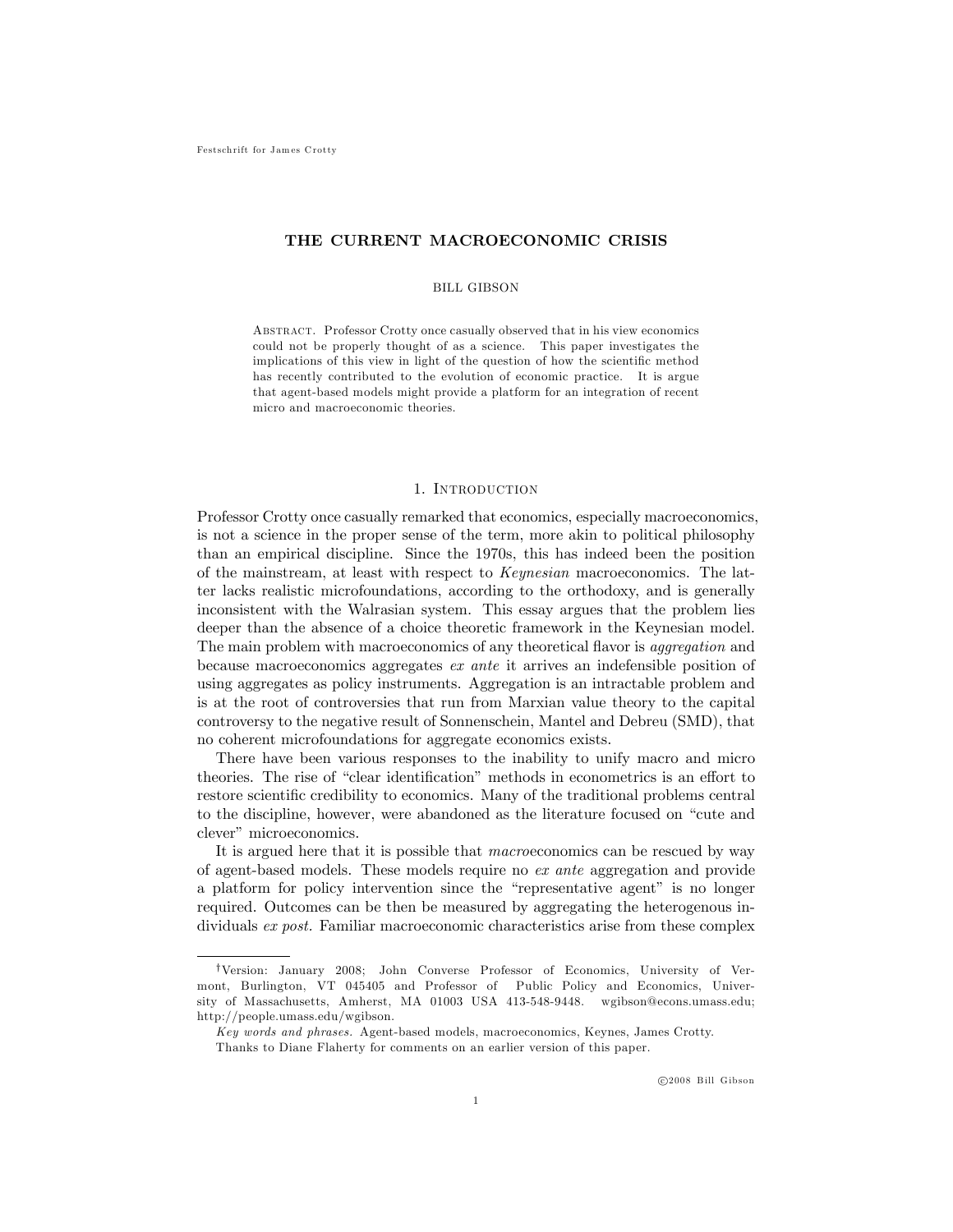#### 2 B ILL G IBSON

systems as *emergent properties*. What is sacrificed as we turn to computer simulations is the elegant formal mathematical analysis that characterized the Walrasian system of the past.

The essay is organized as follows: section 2 reviews the problems of Keynesian economics and the reaction of heterodox economists and asks why the project of the unification of micro and macro has largely been abandoned. Section 3 suggests that agent-based models may be a way to recover realistic microfoundations for macroeconomics. Section 4 concludes with some comments on nature of big problems in economics and science generally.

#### 2. The Crisis of Keynesian Economics

On a recent trip to the UK, a passport inspector noted that I had listed my profession as Professor of Economics. "Hum..." he said, as he regarded me with the mix of curiosity and suspicion required of his post. "Economics, that is...like...Keynesian economics, right?" I nodded affirmatively and after a pregnant pause he asked "What is Keynesian economics."

The innocence of his question set me thinking: here is a public official, in the land of Keynes and where the Keynesian edifice was constructed, and yet he does not even know what it is. Is this just some form of rational ignorance? A second darker hypothesis is that what we do as economists has little "street value," nothing of worth in a social context. Science generally does have street value, both private and public, as is made clear every day in the press. Breakthroughs are regularly reported in publications such as the New England Journal of Medicine, Science, Nature, along with a host of television programs.

Certainly at one stage of the not too distant past economics, and especially macroeconomics, possessed a good deal of street value. The golden age of macroeconomics, in the1960s, was based on the widely accepted notion that the economy was a complex machine that would occasionally get out of sorts with itself and require some adjustment. Government relied on macroeconomists for advice through the Council of Economic Advisors. Most large corporations, and virtually all banks, had large and expensive econometric forecasting teams. Microeconomics was a sideshow with its cost curves, discounting formulas and welfare triangles.

Keynesian theory had enjoyed almost complete hegemony, even among the most conservative members of the profession. By the late 1980s, however, micro had staged a dramatic comeback and macroeconomics was almost entirely displaced from graduate curricula across the country. Part of the reason was an inconsis-tency in advanced general equilibrium theory noticed by Debreu and others.<sup>[1](#page-3-0)</sup> Except under restrictive conditions, the aggregate excess demand function need not be downward sloping; it could take on any shape whatsoever. The long sought after link between micro and macroeconomics seemed to be permanently out of reach. Some writers, James Crotty among them, barely acknowledged the rift and continued to assert the primacy of macro over micro for a variety of reasons. But for the bulk of the profession, the unification of macro and microeconomics had been mortally wounded by SMD.

At the policy level, it was the stagflation of the 1970s that reduced to rubble the simple Keynesian program of "if there is inflation, run a surplus and when there is

<span id="page-3-0"></span><sup>&</sup>lt;sup>1</sup>See [Debreu](#page-13-0) [\(1974\)](#page-13-0). For an interpretation of SMD theory, see [Rizvi](#page-13-1) [\(1997\)](#page-14-0) and Rizvi [\(1994\)](#page-13-1).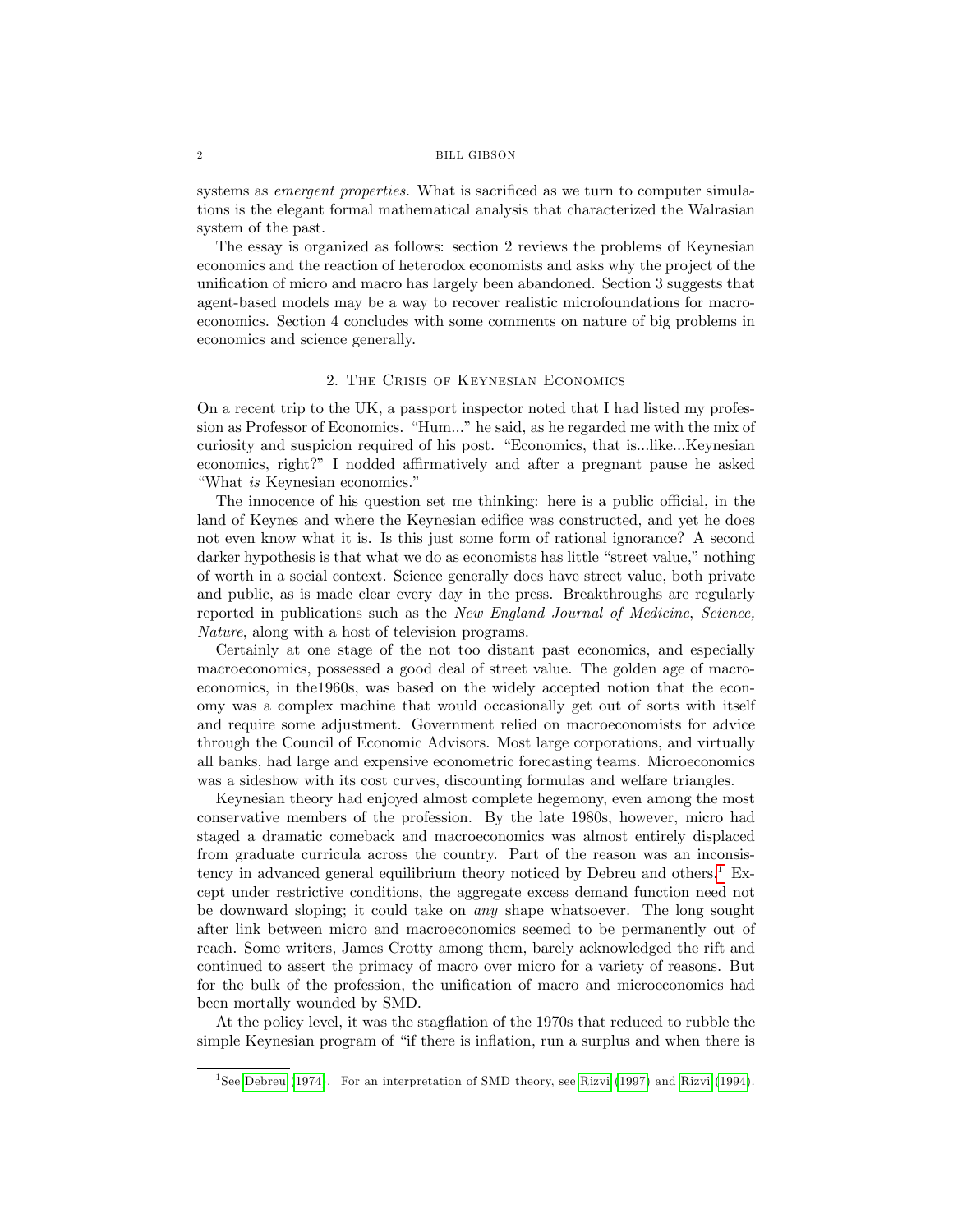unemployment, run a deficit." At the center of the controversy was the instability of the Phillips curve

...the inflationary bias on average of monetary and fiscal policy [in]... the 1970s] should...have produced the lowest average unemployment rates for any decade since the 1940s. In fact, as we know, they produced the highest unemployment since the 1930s. This was economic failure on a grand scale.[\(Lucas and Sargent, 1978,](#page-13-2) p 277)

As the Phillips curve dissolved into a shapeless scatter diagram, the street value of macroeconomics and its associated macroeconometric models diminished. Lucas identified a fundamental problem in the macroeconometric literature based on the Keynesian structural model, that agents would alter their behavior in reaction to changes in policy [\(Lucas, 1976\)](#page-13-3). The structural parameters could change in response to policy initiatives and if this were not part of the analysis, it would become impossible to predict the effects of policy. Only self-interest remained invariant to policy change.

Moreover, models that assumed no theory whosoever, the vector-autoregression models, seemed to do as well as those that traveled with heavy theoretical baggage. As Diebold notes, "the flawed econometrics that Lucas criticized was taken in some circles as an indictment of all econometrics." New York Times economic columnist Peter Passell, in an article titled "The Model Was Too Rough: Why Economic Forecasting Became a Sideshow," wrote that

Americans held unrealistic expectations for forecasting in the 1960's – as they did for so many other things in that optimistic age, from space exploration to big government...New York Times, 1 Feb. 1996

Rather than predict the interest rates with staff of the econometricians, firms hired MBAs to hedge against its movements. Public policy, as Keynes himself predicted, is still a few decades behind the curve and references to aggregate demand and other Keynesian motifs can still be heard, whether at the Federal Reserve, Wall Street or the Congressional Budget Office. Theoretical economics, however, has by and large moved on, with the exception of heterodox economists.

2.1. The Heterodox Reaction. Here is a proposition (not necessarily due to James Crotty): It could be that none of this talk of science, microfoundations and the like is relevant. Indeed economics, and especially macroeconomics and macroeconomic policy, is just a tool of the rich used to bludgeon the poor into accepting low wages. Economics is not a science and never was, but is rather auxiliary to the broader project of class domination by the rich and powerful. The poor and powerless are the victims of policy designed to shift resources and political power to capital. Economists are implicated in this grand scheme of domination, a band of self-referential (and self-refereeing) pseudo-scientists, who as a subsumed class take a cut of the surplus for themselves. Their main task is thus ideological jawboning rather than scientific. The political creed of the orthodoxy in economics is antiprogressive, essentially libertarian on domestic issues and neoliberal internationally. The scientific method is no more central to this project than it is to, say, religion or a back-yard barbecue.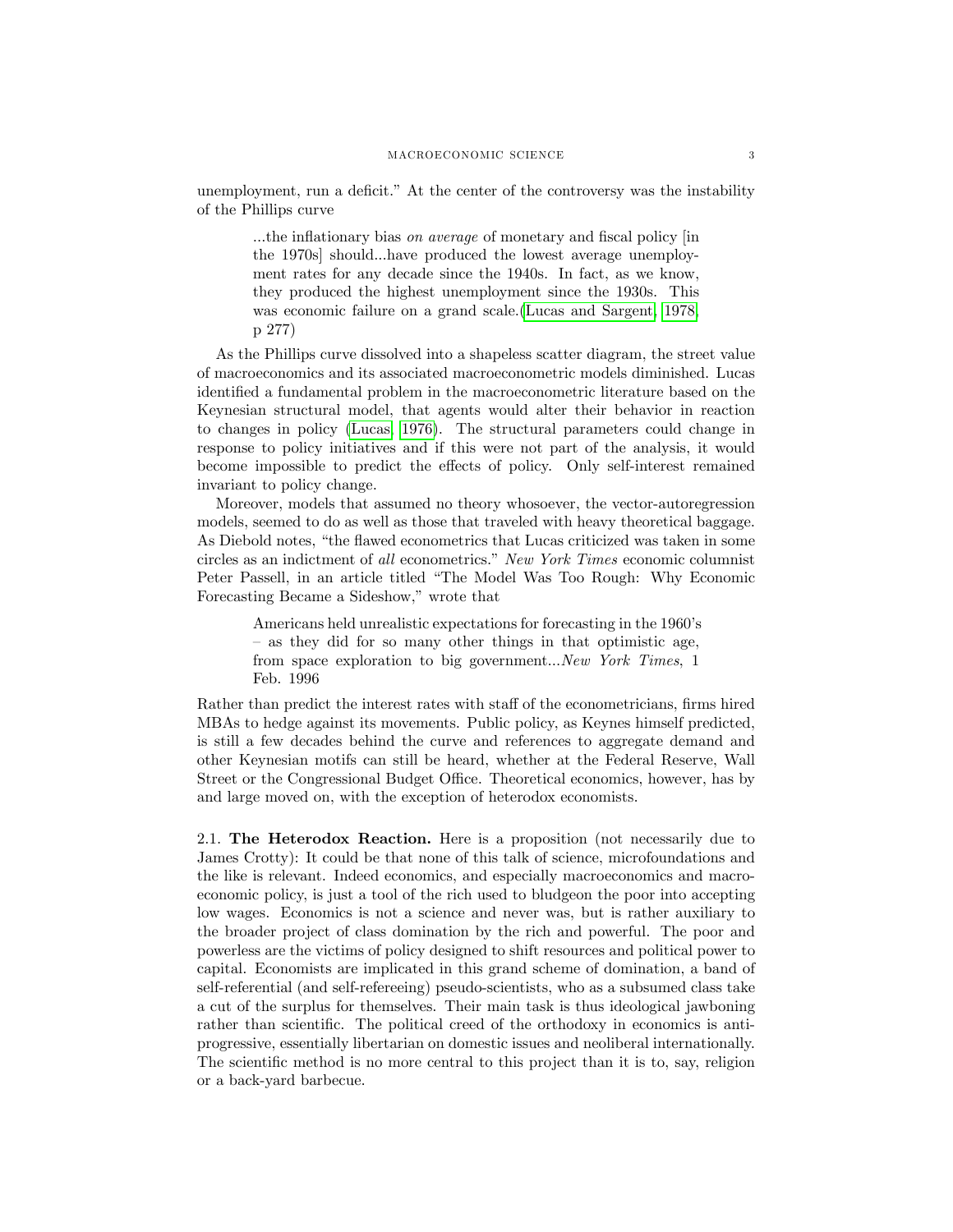#### 4 B ILL G IBSON

Fine, but it isn't this proposition contradicted by the evolution of heterodox economics? In the 1960s and 70s Marxian economics was a professionally viable alternative to orthodox economics. As a result, some of the more broad-minded neoclassical economists, Samuelson and Morishima for example, took up Marxian themes. At the same time, radical economics began to insert itself in graduate programs around the United States and Europe, graduate programs that were training young economists in the standard tools of scientific inquiry. It was in some ways natural that cross- pollination would come about and in the late 1970s a number nonneoclassical analysts produced work that bore the imprint of their training. Sweezy, Baran and Emmanuel, and Samir Amin, gave way to Marglin, Bowles, Gintis, Gordon, Roemer and others from both sides the Atlantic. Their work was defined by four essential features: They  $(1)$  addressed the decidedly "nonscientific" questions of income distribution, power, racism, sexism, imperialism and inequality as opposed to the traditional efficiency of resource allocation issues;  $(2)$  were unafraid of "bourgeois" tools of analysis, especially mathematics, data analysis and econometrics; (3) were sensitive to the criticism of dogmatism in their analysis and sought remove elements that could not be substantiated by logic or fact; (4) rejected the relativism of emerging post-modernism in favor of methodological individualism (at least to a considerable degree). These writers were above all eclectic, accepting or rejecting hypotheses on their own terms as opposed to tradition. Although they were unified by themes that had traditionally been of interest to Marxists, the project as a whole was a definitive break from the traditional Marxism of the preceding 150 years.

These analytical Marxists continued to define themselves in opposition to the orthodoxy, often unclear about their positive contributions, but very clear about what they were *not*: neoclassicals. Ironically, much of neoclassical theory found its way into their work, but piecemeal, one component at a time. Some used the Walrasian system, others growth theory, monetary theory or computable general equilibrium models and, especially, game theory. There was no part of neoclassical theory that was completely off limits and it is probably fair to say that all of it was used one way or another at some point. James Crotty wrote some papers using standard maximization models, but rejected various cornerstones of the traditional thinking, such as the role competition plays in the efficient allocation of resources.

Anti-neoclasscisim then flowered into many theoretic directions, surveyed by [Colander](#page-12-0)  $(2003)$  and [Gibson](#page-13-4)  $(2003)$ . The term "Marxist", for example, began to fall out fashion, but more for substantive than stylistic reasons. The backdrop was an explicit recognition of the possibility that the scientific method could illuminate the incoherencies and irrationalities of the capitalist system. Many heterodox writers accepted the view that the nature of the analytical tools employed is not constitutive of the conclusions derived. Roemer and his associates expressed the proposition most clearly: if exploitation was a fundamental fact of capitalist society, it should be able to survive the transition to the Walrasian environment. That is, given tastes, technology and the distribution of the endowment, exploitation was logically entailed. This specialized project drew the attention of a specialized audience, certainly, but it was as the same time widely respected.

Walrasian Marxism was subject to the same SMD criticism as the orthodoxy; in short, no more macroeconomics was to come from Walrasian Marxism than from the standard approach. Certainly this feature was of little concern for Roemer, who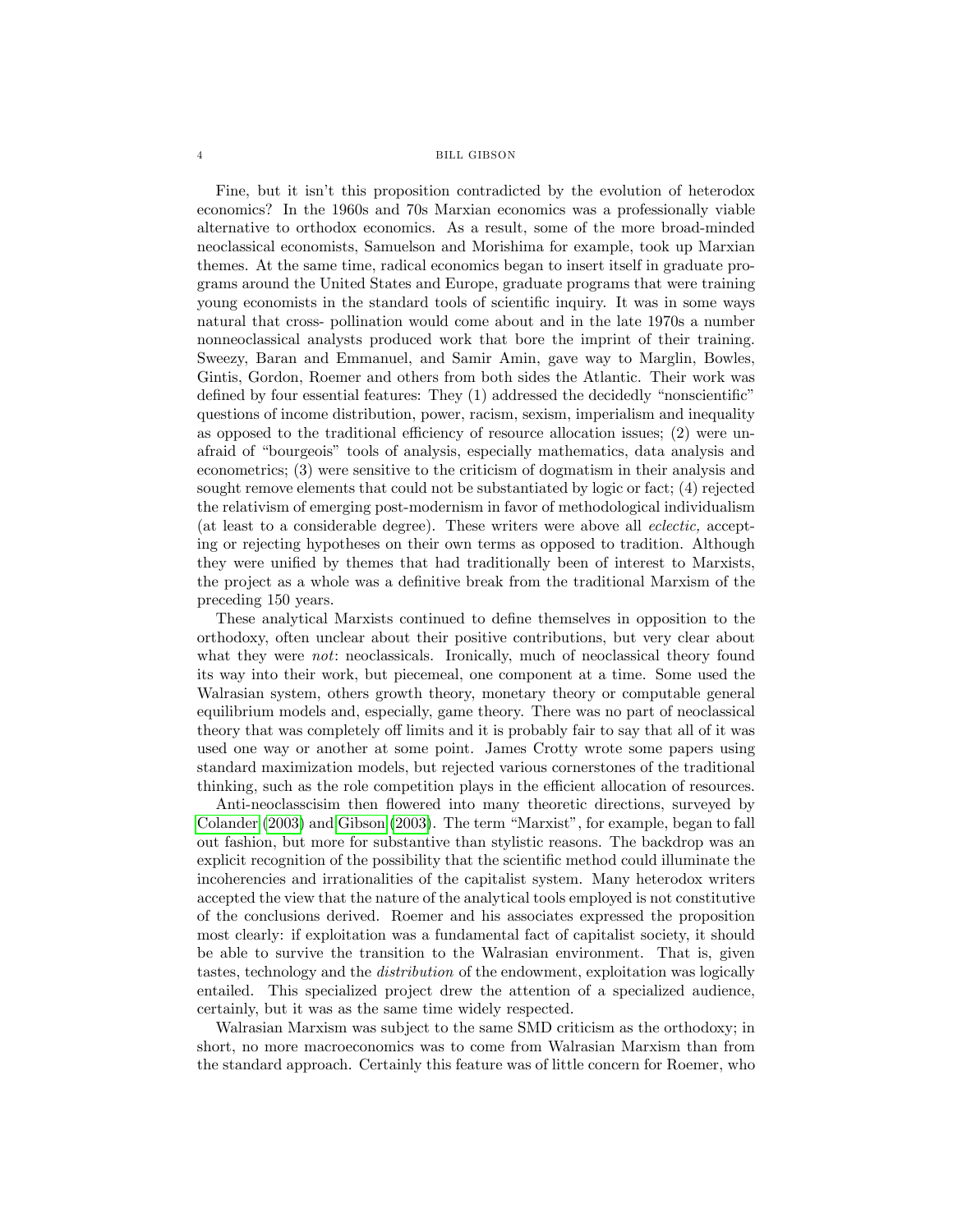#### MACROECONOMIC SCIENCE 5

was primarily interested in the more basic issues of traditional Marxian economic theory, such as exploitation and its relationship to social class. But from the general perspective of microfoundations of macro, the work led to a dead end.

2.2. Declare Victory and Withdraw. Branching out from the work of the early anti-neoclassicals was a wide range of heterodox approaches to problems of growth, distribution, and trade and finance, powered by standard analytical methods of comparative statics, dynamics, econometrics and game theory. Most of the macromodels in the tradition of Dutt, Skott, Semmler, Taylor, Setterfield and many others had no specific microfoundations, but relied instead on a demonstrated correspondence to the object of study, a particular economy at a particular time. Work by Prof. Crottyís students, viz. Jon Goldstein notwithstanding, most heterodox economists were simply unconcerned with microfoundations [\(Dutt, 1993\)](#page-13-5). Macromodels were structural in nature and gave content to welfare propositions that hinged essentially on the level of output, employment and inflation.

The traditional problems of preference revelation and preference aggregation were not ceded any space; there was no need to aggregate the utilities of the employed and unemployed since they were incommensurate. It follows that the welfare of the system as a whole was not to be determined by an aggregate of the welfare of individuals. Macropolicies that improved outcomes for the rich and the rich only, even if there were no change in the well-being of the poor, were not necessarily superior as they would be in standard analysis. Thus social welfare could not be mediated exclusively by private welfare no matter how it was aggregated. The aggregation problem, which dogged the traditional approach since its inception, was solved by critical acclamation. In the process, the unification project was sacrificed.

Naturally the balance of anti-neoclassical micro oriented economists took an entirely opposite approach. For Bowles, Gintis, Skillman, Roemer and others attracted to game theory it was literally impossible to forego maximizing models with some conception of individual welfare at the core. Imagine, for example, a prisoners dilemma in which the detainees were indifferent to their own freedom. When it came down to micro foundations versus macroeconomics, they followed the orthodoxy in dismissing the latter. [Bowles and Heinz](#page-12-1) [\(1996\)](#page-12-1) for example, used industry level data to show that raising wages in South Africa would cause a contraction in employment despite the fact that progressive macroeconomists had compiled data showing that the economy was "stagnationist" in Bhaduri and Marglin's infelicitous terminology [\(Bhaduri and Marglin, 1990\)](#page-12-2),[\(Nattrass, 2000\)](#page-13-6).

We could then forgive Prof. Crotty who in a reflective mood concludes that economics is more a political phenomenon than a science, social or otherwise. Keynesian theory seemed to be abandoned by the orthodoxy not necessarily because it conflicted with empirical observation, but because it was incomplete and at variance with their libertarian, individualist biases. The heterodox a la carte approach never produced a coherent alternative because it could not coalesce around a common theoretical framework. The debate seemed not to be about science and method, but about competing philosophical positions.

Granted, heterodox economists might object that their work is scientific, solid, empirically grounded, objective and replicatable. Heterodox articles are frequently peer reviewed and this forces objectivity as it does elsewhere in the scientific community. There is certainly something to this argument. It might be possible to feign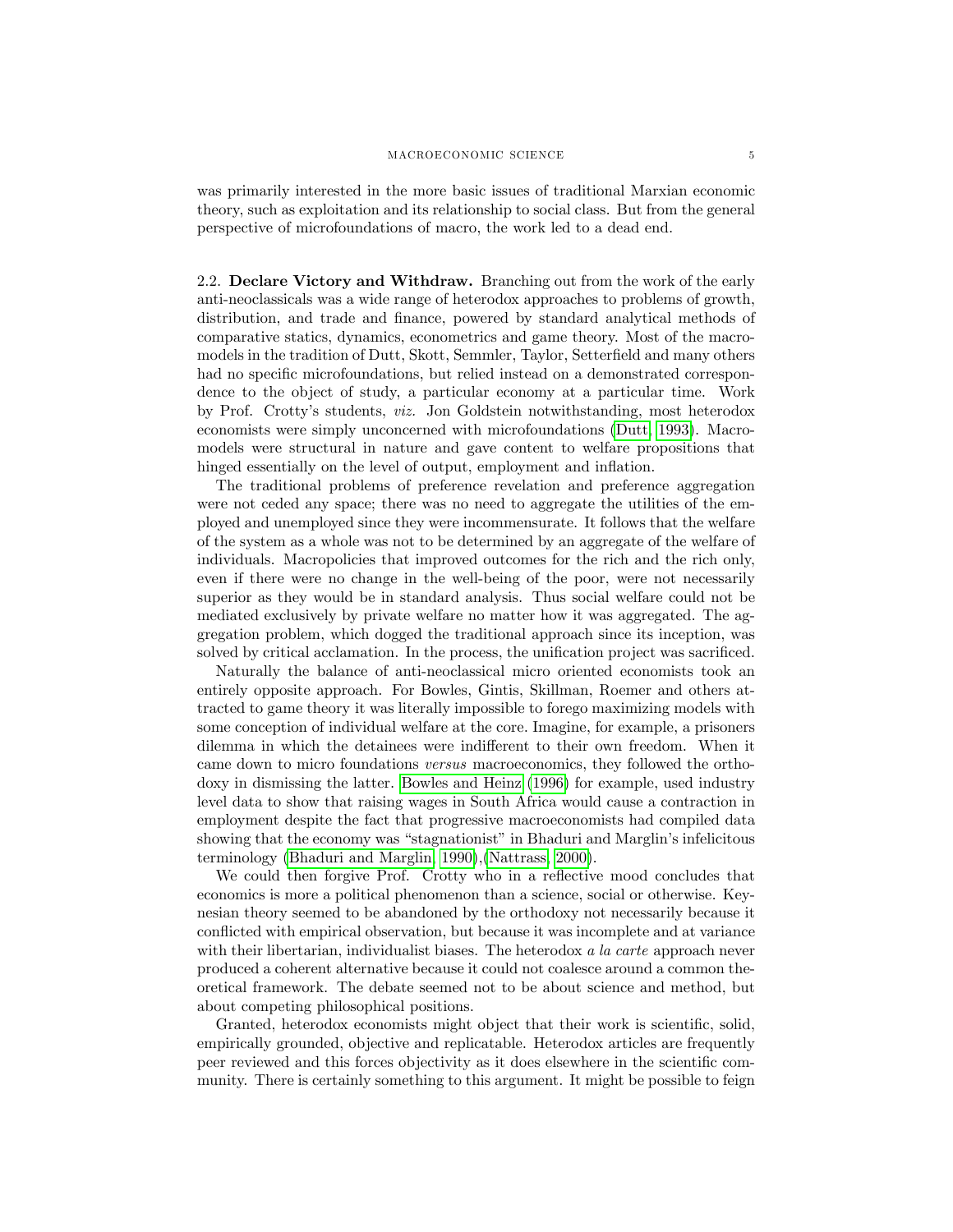#### 6 BILL GIBSON

objectivity individually, but it is very difficult for a crowd of skeptically minded individuals to do so, unless as Surowiecki notes, the "wisdom" of the crowd is highly correlated [\(Surowiecki, 2004\)](#page-14-1). But here Prof. Crotty might still be vindicated in his view: *Heterodox* economics is not truly heterodox according to the ordinary definition of the term, but rather the *name* of a broad coalition of anti-capitalist researchers. Indeed, heterodoxy is far more homogeneous than the economics profession it opposes. There are no personally right-wing economists who are attracted to the field of heterodox economics for purely methodological, technical or other professional reasons. The closely correlated attitudes of the heterodox clan undermines their objectivity in Surowiecki's scheme.

Perhaps, then, macroeconomics is just a logical impossibility, like a failed state, vulnerable to take-over by anti-scientific types. If so, then the options appear to be limited. One can press on with the Keynesian model with its obvious deficiencies. Or one can decamp to something with more scientific content, as much of the profession seems to be doing.

#### 3. Smart Rats and Clean Identification

One of the greatest problems of aggregation is that one cannot often hold the composition of the aggregated variables constant. Were there a tight lattice structure preventing slippage within society, then we could be more confident about policy recommendations. Competition plays this role in economics but it cannot be relied upon to hold structure entirely constant. But since structure tends to self-organize in response to policy, it becomes ever more difficult to distinguish correlation and causality. This is, of course, an age-old problem and it pervades every branch of science. Feynman in the classic "Cargo-Cult Science" describes the attempts of a psychologist, identiÖed only as Young, to hold variables constant in a experiment with rats looking for food:

The question was, how did the rats know, because the corridor was so beautifully built and so uniform, that this was the same door as before? Obviously there was something about the door that was different from the other doors. So he painted the doors very carefully, arranging the textures on the faces of the doors exactly the same. Still the rats could tell. Then he thought maybe the rats were smelling the food, so he used chemicals to change the smell after each run. Sill the rats could tell...He finally found that they could tell by the way the floor sounded when they ran over it. And he fixed that by putting his corridors in sand. So he covered one after another of all possible clues and finally was able to fool the rats so they would go in the third door. If he relaxed any of his conditions, the rats could tell. [\(Feynman, 1999,](#page-13-7) p 215)

Feynman goes on to claim that this is "A-number-1 science" because it reveals the efforts one must undertake to hold everything constant. Macroeconomics also seems to have had its smart rats.

In retrospect, it seems clear now that macroeconomics of the 1950s and 1960s was held together by spurious correlation of macro variables driven by time. When time was removed by way of cointegration techniques, much of the supposed causality in macroeconomic theory evaporated. One reason macroeconomics enjoys so little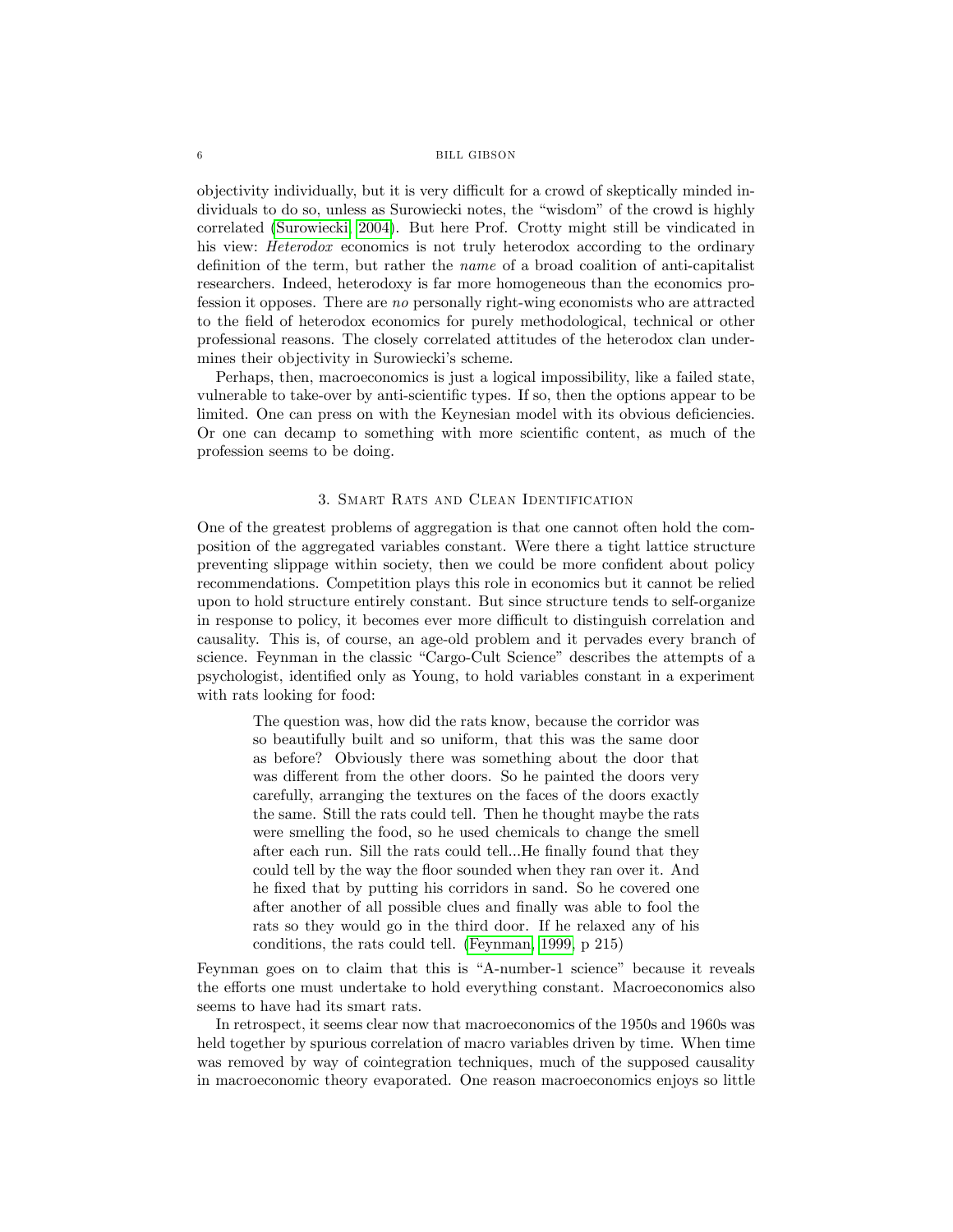street value now is that it has been so difficult to rebuild it on a solid foundation since. Micro has to some degree risen to the challenge.

[Levitt and Dubner](#page-13-8) [\(2005\)](#page-13-8) is perhaps the most visible evidence of the restoration of the scientific method in economics, but this has been accompanied by an invasion of social science by methods from chemistry, biology, geology and a wealth of other disciplines. Diamond is perhaps the most well known architect of the interdisciplinary approach, but there is also Hoxby's study of competition in schools as demarcated by streams and rivers in urban environments [\(Diamond, 1997\)](#page-13-9), [\(Di](#page-13-10)[amond, 2005\)](#page-13-10). More streams implied more schools and better learning outcomes [\(Hoxby, 2000\)](#page-13-11). Another well known example is Levitt and Donanhueís claim that the legalization of abortion after Roe v. Wade resulted in the lowered crime rates in the 1990s [\(Donohue and Levitt, 2001\)](#page-13-12). Their work challenged Lott's assertion that "shall carry" laws were responsible (Lott,  $2000$ ).

These last papers are all based on natural or quasi-experiments, differential applications of policies in an arguably random way.[2](#page-8-0) Natural experiments are second only to the gold standard of controlled experiments, such as the well known Star study of the effect of student teacher ratios on test scores [\(Mosteller, 1995\)](#page-13-14). But controlled experiments, like professional football, are often expensive and sometimes dangerous and almost always imperfectly controlled.<sup>[3](#page-8-1)</sup> Still, clean identification is an attempt to more closely adhere to Feynman's definition of A-number-1 science in the effort to distinguish correlation from causality.

The quasi-experimental approach, what Heckman has called the "cute and the clever," is an effort to restore credibility to correlations attacked by skeptics [\(Scheiber,](#page-14-2) [2007\)](#page-14-2). These studies range from Levitt's "Why Drug Dealers Don't Live with their Mamas," to point shaving in basketball and sumo wrestling.<sup>[4](#page-8-2)</sup> The methods and data sets used in some of these studies have already found their way into econometrics textbooks and serve to educate future econometricians.

To the heterodox mind, this may just be additional evidence of the complete sell-out of the orthodox establishment, hiding behind methodological refinements to avoid confronting more serious problems.<sup>[5](#page-8-3)</sup> Traditional economic issues such as poverty, inequality, business cycles, global warming and environmental racism all go unanalyzed for lack of proper instruments or experiments by which confounding factors may be eliminated or controlled for. From this optic, there are too few, not too many, interesting problems amenable to statistical analysis based naturally randomizing treatment effects afforded by quirks of nature or the whim of policymakers.

Big issues, however, almost always arise as outcomes, or ex-post aggregates. They result from something more fundamental at the ground level, behavior that

<span id="page-8-1"></span><span id="page-8-0"></span> ${}^{2}$ For the counterargument see [Helland and Tabarrok](#page-13-15) [\(2004\)](#page-13-15).

<sup>&</sup>lt;sup>3</sup>And, often unnecessary. See [Smith and Pell](#page-14-3) [\(2003\)](#page-14-3) for a satirical account of control group methodology.

<span id="page-8-2"></span><sup>4</sup>See [Levitt and Dubner](#page-13-8) [\(2005\)](#page-13-8) and http://ideas.repec.org/e/ple59.html for a more complete list of topics.

<span id="page-8-3"></span><sup>&</sup>lt;sup>5</sup>Clean identification is not based on an assumed superiority of the rational model. Just as often, its studies reveal that Öxed costs matter or that there is asymmetry of up- and down-side risk or that individuals contribute to public goods, vote, or care about fairness when neoclassical theory suggests that they should not. The rational model is interrogated on many levels, theoretical with multiple-self configurations, experimentally and in numerical simulations of neurotransmission mechanisms and in neuroscience experiments with live sub jects.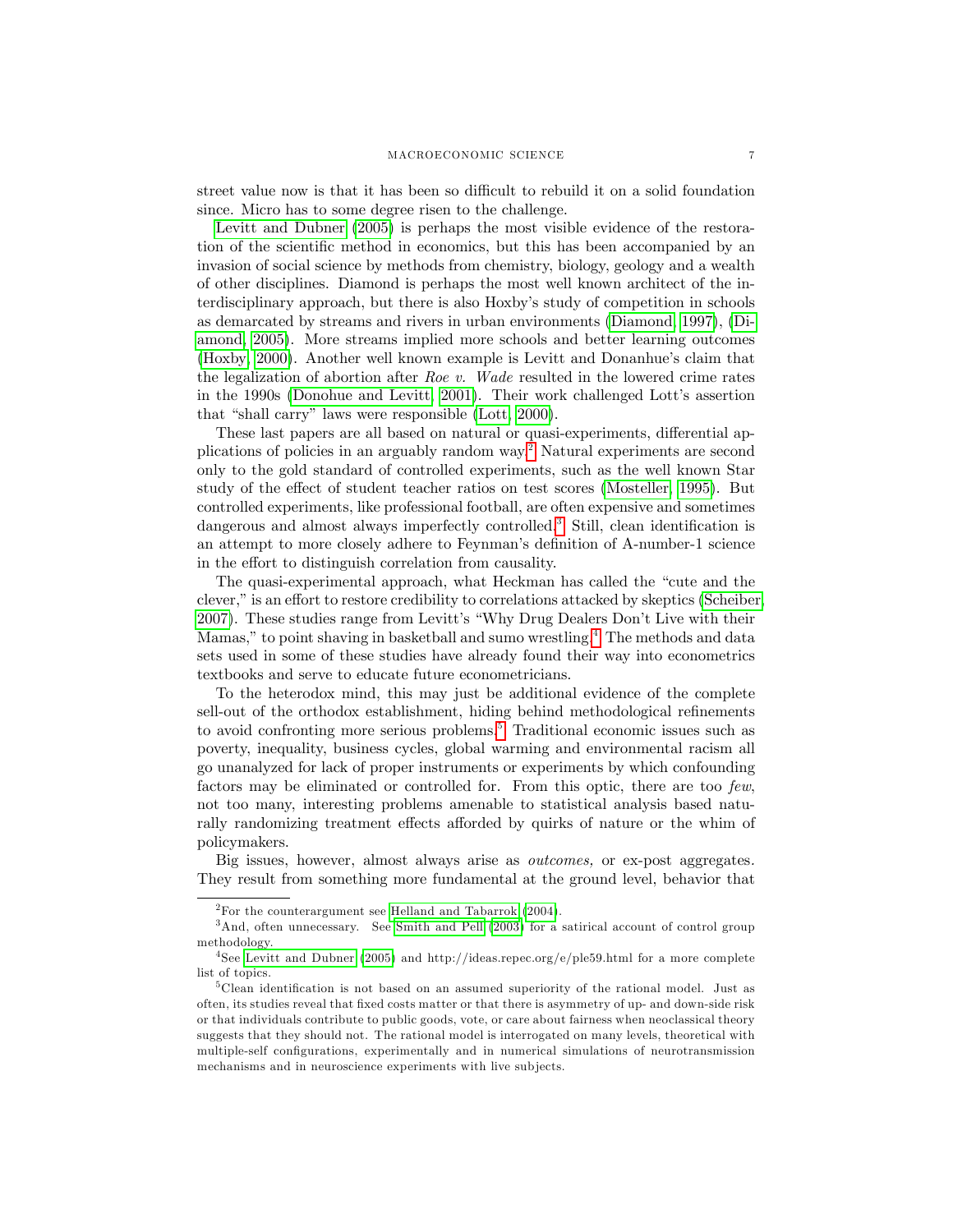#### 8 BILL GIBSON

was not adequately captured in the aggregate models. Thus, even if they were correct, the models would not lead to any clear policy implications because they do not model the diversity of underlying agents. On the other hand, Levitt's studies of criminal behavior does at least show that criminals are partially rational and will therefore likely respond to incentives to obey the law. Most macroeconomic indicators, by contrast, are signals that some underlying behavior in the system might be out of adjustment. What it is and how we are to get it back into sync is remains unspecified by the model. This is why studies with clean identification are reviewed in scientific publications such as Nature, Science and Scientific American while macro studies undertaken by heterodox economists never are. The former have street value, clearly understandable methodologies and direct policy implications.

There is one set of macro studies undertaken by heterodox economists that does seem to draw a reaction from outside the heterodox community, agent-based or multi-agent systems models.

#### 4. Agent-Based Models

Bowles and Choi, for a recent example, published a study in Science using an agentbased framework to study the coevolution of altruism and war [\(Choi and Bowles.,](#page-12-3) [2007\)](#page-12-3). Agent-based models grew out of game theoretic simulations and papers by Fehr, Basu, Axelrod and others have been regularly reviewed in the scientific press.[6](#page-9-0) They hold out the promise of separating correlation and causality because they allow experiments to be undertaken in silico, with literally everything else held constant.[7](#page-9-1) They are also relatively inexpensive and safe, except for the occasional lap-top fire. The catch is convincing the scholarly community that the simulation is realistic and appropriate to the problem.

Might it be possible, then, to have a macro-theoretical framework that relies on individual self-interest, however imperfectly expressed, and at the same time addresses bigger questions than the cute and clever micro literature? Let us first specify what we mean: agent-based models blend structure and agency in a way that emphasizes the individual. This is not to say that "structure does not matter," inasmuch as decisions made by agents in the past confront current agents as ossified structure and is, therefore, ultimately endogenous. The macro features of the model are not imposed, but rather arise out the micro specification as *emergent*  $properties$  [\(Gatti et al., 2008\)](#page-13-16). Following Jensen and Lesser for a general definition, a multiagent system S, is composed of n agents  $A = \{a_1, a_2, ..., a_n\}$  and an envi-ronment E. [\(Jensen and Lesser, 2002\)](#page-13-17) Each agent is an object with methods that cannot generally be invoked by other agents. Agents operate on state variables and transform them according to the methods each agent employs. State variables are passed to agents and serve to deÖne the spacial distribution of resources, information about other agents and any additions or updates of the methods by which this information is processed. The concept of an agent includes the standard notion of consumer or producer as special cases, but is broader and more general.

Agents in multi-agent systems are best thought of as heterogeneous computational entities who make decisions based in an informationally constrained environment and with limited computational means [\(Wooldridge, 2002\)](#page-14-4), [\(Sandholm and](#page-14-5)

<span id="page-9-0"></span> $6$ [See for example Brock and Durlauf \(2005\), Durlaf and Young \(2001\) and Gatti et al. \(2008\).](#page-14-5)

<span id="page-9-1"></span><sup>&</sup>lt;sup>7</sup>It is appropriate that in silico, [here only simulates Latin and is not the real thing.](#page-14-5)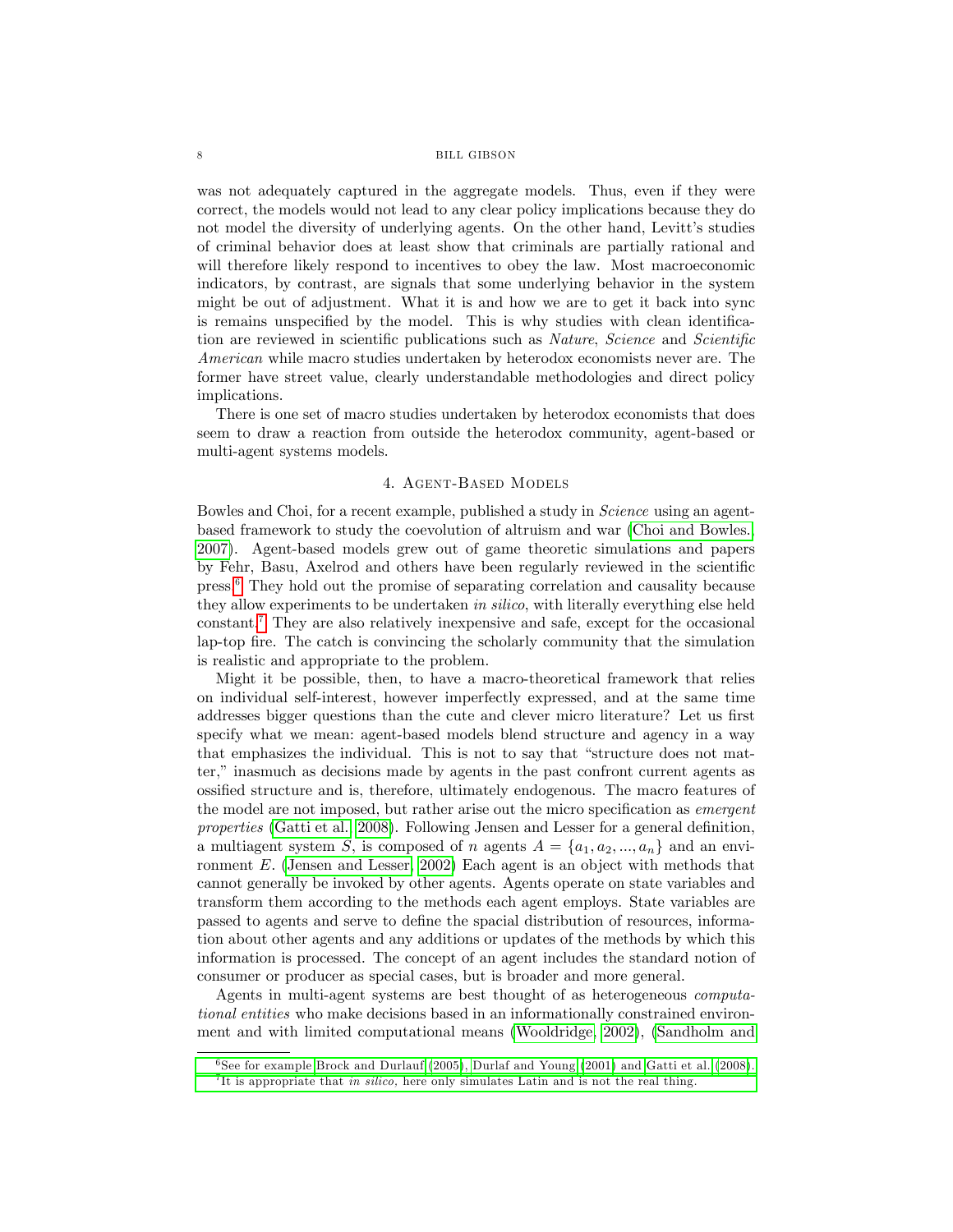[Lesser, 1997\)](#page-14-5). Agents may lack the resources to make the appropriate calculations leading to an optimal allocation and/or may not have the time to complete calculations already begun if the environment  $E$  changes. "Social pathologies" studied in the game theoretic literature, various prisoner's dilemmas, suboptimal spending on public goods and ultimatum irrationalities can easily arise in multi-agent systems [\(Jensen and Lesser, 2002\)](#page-13-17).

Schelling's neighborhood model is an early example of a multi-agent system [\(Schelling, 1971\)](#page-14-6). White liberals following simple behavioral rules to generate entirely segregated neighborhoods, despite preferences for more integrated ones. Each agent is unaware of the true nature of its neighbors and only processes information about skin color. Where white neighborhoods will be in the next round is more difficult for the agents to compute, however, and in the simplest version of the model, agents move randomly, away from their current, undesirable location, without thinking about where it will land. An agent might improve the chances that it would not have to move a second time by way of a method that predicts the moves of other white liberals.

Agents are then computational entities or objects and any personality that might or might not evolve is itself an emergent property of these computations. In [Gib](#page-13-19)[son](#page-13-19) [\(2007\)](#page-13-19), agents make only a decision whether to stay in their current job or leave it and interesting macroeconomic properties arise. Initially technologies, or blueprints, are randomly scattered around a grid. Both a unit of labor (an agent) and a variable amount of finance are required in order to activate the technology of a given cell. Finance is available from wealth accumulated by agents in the past and is distributed back to cells according to profitability with a random error term. Profit is the difference between wages and output and is redistributed to agents in proportion to their wealth plus a random error term.

The key to the dynamics of the model is the wage bargain between agents and the cells on which the agents reside. Cells can compute the marginal product of labor, but agents lack sufficient information. Agents can compute their own reservation wage, based on life-cycle variables as agents age, reproduce and die.

The decision variable is whether the agent is *satisfied* with her current job. Job satisfaction depends mostly upon whether wealth is increasing or decreasing, but there are also variables that derive from reinforcement learning models [\(Sutton and](#page-14-7) [Barto, 1998\)](#page-14-7). Agents must learn what the grid as a whole has to offer in terms of consumption possibilities. Unsuccessful agents become "stuck" in relatively low wage jobs either because they do not have the accumulated wealth to finance a move or they lack the education and skills required to take advantage of nearby opportunities.

If agents move, they must then Nash bargain over the wage payment with the new cell. In the Nash bargain, the surplus is defined as the difference between the marginal product of labor and the agent's reservation wage. The outcome of the bargaining process depends on relative impatience of the agent to the cell. Cells are equally impatient in that they know that unless they are profitable, they will be unable to attract capital and will fall into disuse. Agents realize if they reject the offered wage they must move again, with all its associated costs and uncertainty. If the agents reservation wage exceeds the marginal product, cells raise their prices, provoking inflation. As a result, they are less able to compete for finance for their operations.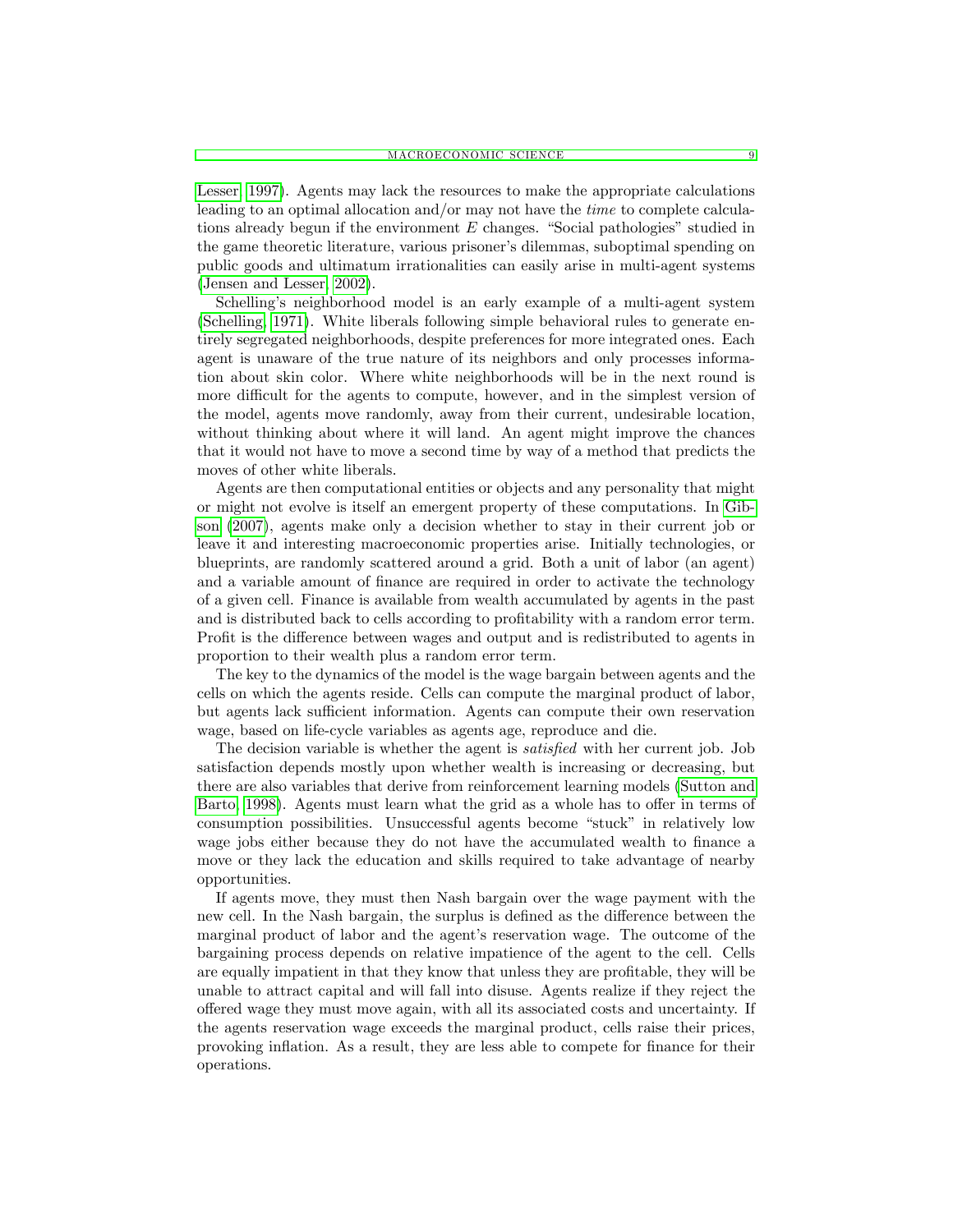#### ${\large\bf BILL GIBSON}$



<span id="page-11-0"></span>Figure 1. Income classes

In this simple model the economy grows with less than full employment on a track that underutilizes the available technology. There is very little that is optimal about this model in the tradition sense, but neither is it excessively prone to mass unemployment nor spiraling inflation. A skewed distribution of income is an emergent property of this simple system. Figure [1](#page-11-0) is drawn from [Gibson](#page-13-19) [\(2007\)](#page-13-19). Even if the economy begins with an egalitarian wealth distribution, it will deteriorate over time and eventually follow a power-law distribution of wealth. Educated agents who secure good jobs early and keep them for a long time end up wealthy. Those who move tend to run down their wealth but they may also succeed in finding a better opportunity.

#### 5. Conclusion

As the model of the previous section illustrates, the only way to avoid the problems of aggregation in macroeconomics is to start building the paradigm from the bottom up. Macroeconomics must become an "emergent property" of the micro, not a simple aggregation, but something surprising that was not obvious from inspection of the individual microeconomic elements. The microfoundations afforded by the agent-based approach provides a link between previously disembodied macroeconomic framework of analysis and the underlying heterogeneous and boundedly rational agents that populate the system. This framework can be calibrated empirically to given historical specific economies to ask questions about how policies might affect individual and thus aggregated outcomes.

The return to the scientific foundations of research methodology seems to be less about high theory than about better observations and in this regard, orthodox economics is a very different opponent from what it was in the 1960s and 70s. A common criticism of the orthodoxy in the past was over-application of oversimplified theory. "Have model will travel," intended to imply that Paladin had no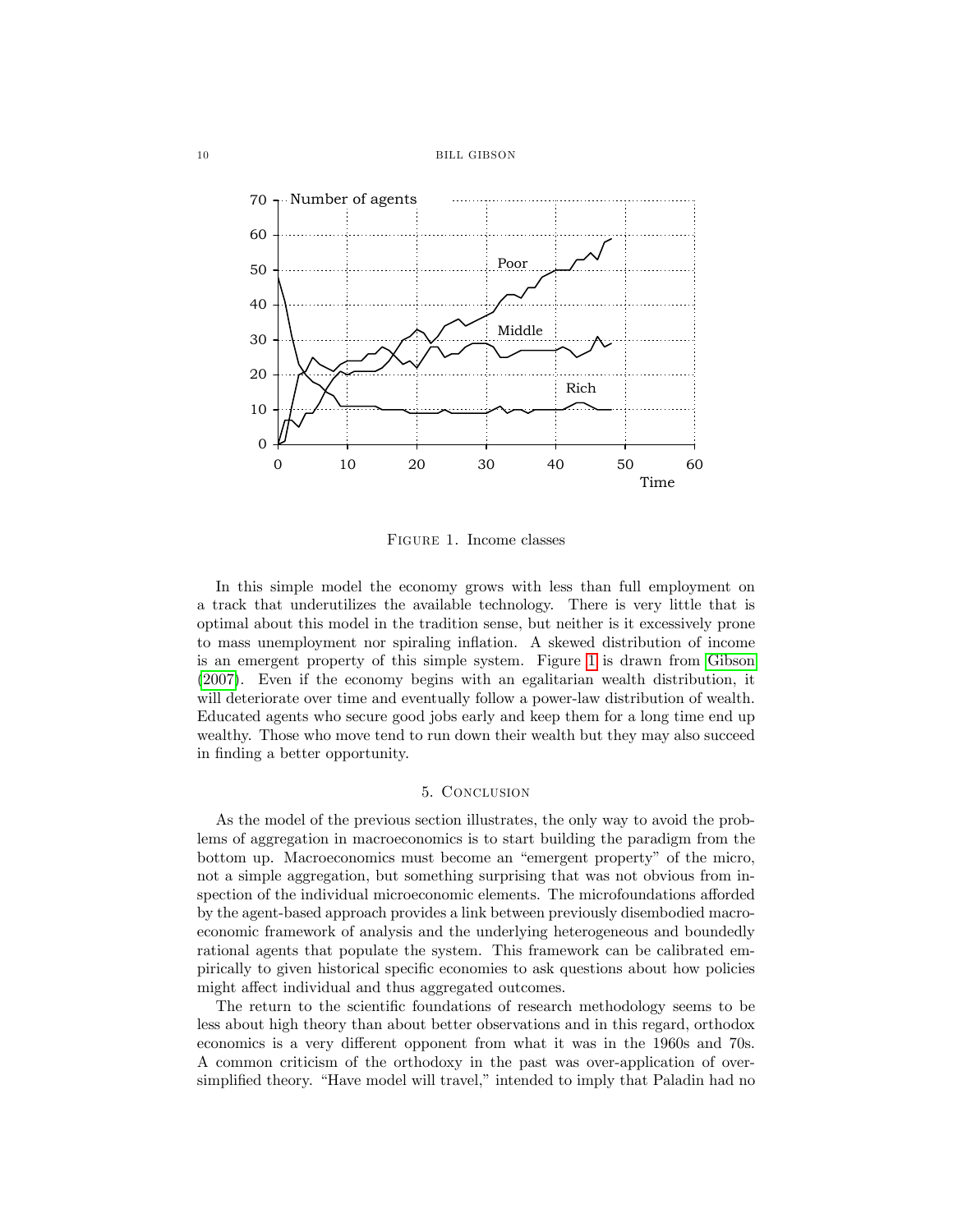concern for the broader implications. Now the reverse seems to be true: with cleaner observations and more diverse, dare say heterodox theory, the scientific method is showing its true worth, at least when applied to small well defined problems. The challenge is to return to the bigger questions and this essay has provided some suggestions for how that could be done.

The conflict between big and little questions is hardly confined to the arena of economics. There are many scientists who opposed the Superconducting Super Collider which was projected to cost more than 12 billion dollars before it was canceled by Congress in 1993.[\(Mervis and Seife, 2003\)](#page-13-20) Just as many object to the space program and in particular to the International Space Station (ISS) as a colossal waste of money. The amount of real science that is accomplished on the ISS is minimal and there has been heavy criticism of it since it crowds out smaller projects.[8](#page-12-5) Certainly there can be no bigger issues than the sequencing of the human genome, our place in the universe and our ability to colonize other worlds for good or evil, but far more scientific activity is devoted to much smaller questions. Why? Because the small questions are answerable and the big ones may or many not be; and if they are, it will only be the result of the expenditure of vast sums of money, time and possibly careers. Moreover, big questions may in themselves undermine the scientific method in that results that necessarily involve massive expenditure are *ipso facto* difficult to replicate.

Macroeconomics may have in the past escaped the surly bounds of science in order to pretend to answer the big questions. The rest of science, however, remains very dismal. To take a well known example, string theory, an attempt in physics to reconcile the macro of relativity and micro of quantum theory, has been less than fully successful. An editorial in *Scientific American* recently referred to string theory as "recreational mathematical theology" while Woit argues that it is  $Not$ Even Wrong [\(Woit, 2006\)](#page-14-8). Now that is failure on a grand scale.

#### **REFERENCES**

- <span id="page-12-2"></span>Bhaduri, A. and S. Marglin (1990, December). Unemployment and the real wage: The economic basis for contesting political ideologies. Cambridge Journal of Economics  $14(4)$ , 375–93.
- <span id="page-12-1"></span>Bowles, S. and J. Heinz (1996). Wages and jobs in the south african economy: an econometric investigation. Department of Economics: University of Massachusetts.
- <span id="page-12-4"></span>Brock, W. A. and S. Durlauf (2005). Social interactions and macroeconomics. http://www.ssc.wisc.edu/econ/archive/wp2005-05.pdf.
- <span id="page-12-3"></span>Choi, J.-K. and S. Bowles. (2007, October 26). The co-evolution of parochial altruism and war. *Science*  $318(5850)$ ,  $636 - 640$ .
- <span id="page-12-0"></span>Colander, D. (2003). Post walrasian macro policy and the economics of muddling through. International Journal of Political Economy  $33(2)$ , 17-35.

<span id="page-12-5"></span><sup>8</sup>Consider this from Steven Weinberg, a particle physicist at the University of Texas at Austin and a co-recipient of the 1979 Nobel Prize in physics "No important science has come out of it. I could almost say no science has come out of it. And I would go beyond that and say that the whole manned spaceflight program, which is so enormously expensive, has produced nothing of scientific value." This is not just one opinion: in 1991, the American Physical Society issued a policy statement that "potential contribution of a manned space station to the physical sciences have been greatly overstated." [\(Klerkx, 2004,](#page-13-21) p 228)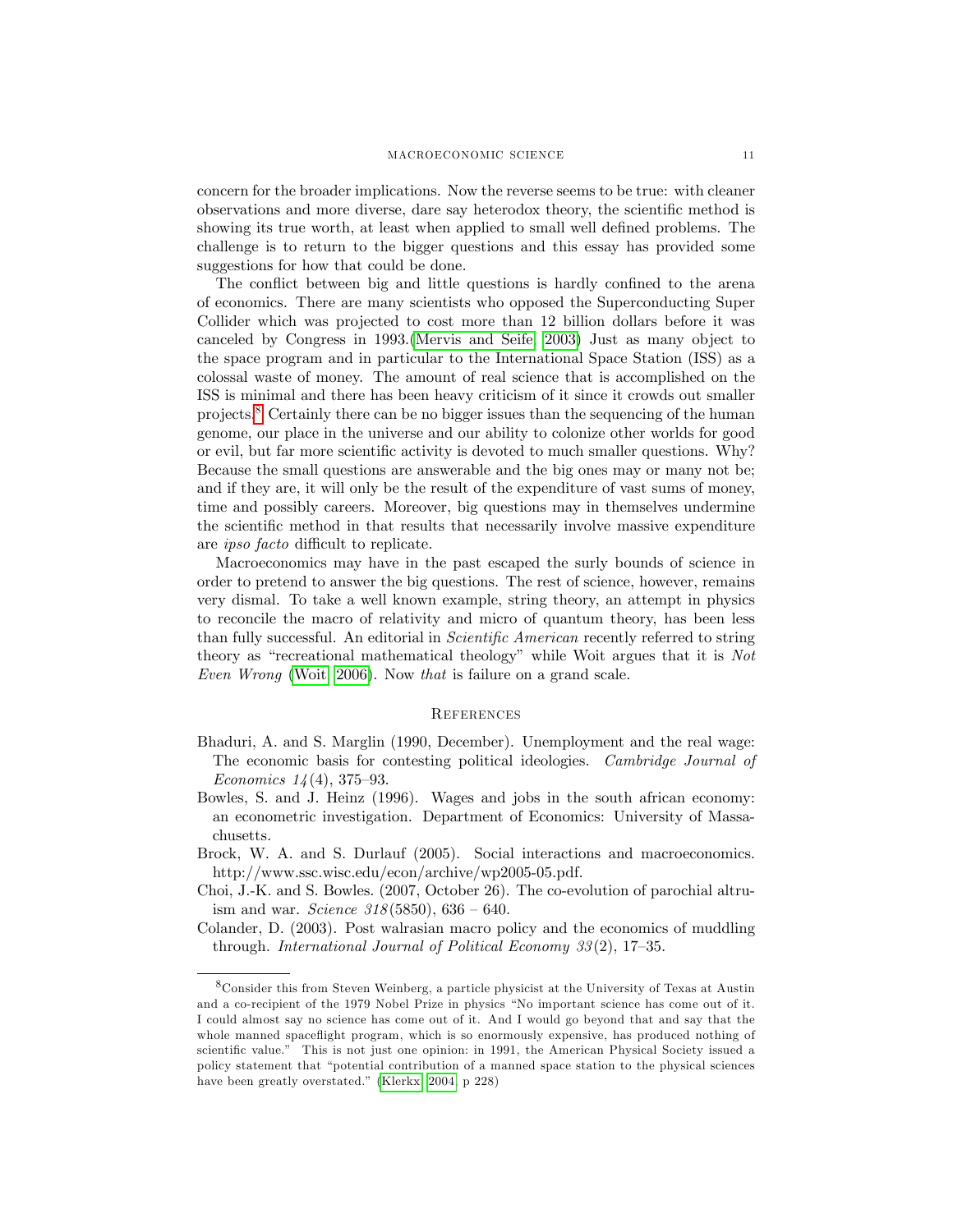- <span id="page-13-0"></span>Debreu, G. (1974). Excess demand functions. Journal of Mathematical Economics  $1, 15-21.$
- <span id="page-13-9"></span>Diamond, J. (1997). Guns, Germs, and Steel: The Fates of Human Societies. New York, NY: W. W. Norton and Company.
- <span id="page-13-10"></span>Diamond, J. (2005). Collapse: How Societies Choose To Fail Or Succeed. New York, NY: Viking.
- <span id="page-13-12"></span>Donohue, J. J. and S. D. Levitt (2001). The impact of legalized abortion on crime. The Quarterly Journal of Economics  $116(2)$ , 379-420.
- <span id="page-13-18"></span>Durlaf, S. N. and H. P. Young (2001). Social Dynamics, Volume 4 of Economic Learning and Social Evolution. Cambridge, MA: MIT Press for the Brookings Institution.
- <span id="page-13-5"></span>Dutt, A. (1993). On post walrasian economics, macroeconomic policy and heterodox economics. International Journal of Political Economy  $33(2)$ , 47-67.
- <span id="page-13-7"></span>Feynman, R. (1999). The Pleasure of Finding Things Out. Cambridge, MA: Perseus Books.
- <span id="page-13-16"></span>Gatti, D. D., E. Gaffeo, M. Gallegati, G. Giulioni, and A. Palestrini (2008). *Emer*gent macroeconomics. New Economic Windows. Frankfort: Springer.
- <span id="page-13-4"></span>Gibson, B. (2003). Thinking outside the walrasian box. International Journal of Political Economy  $33(2)$ , 36-46.
- <span id="page-13-19"></span>Gibson, B. (2007). A multi-agent systems approach to microeconomic foundations of macro. University of Massachusetts, Department of Economics Working Paper Series.
- <span id="page-13-15"></span>Helland, E. and A. Tabarrok (2004). Using placebo laws to test More Guns, Less Crime. Advances in Economic Analysis and Policy  $\lambda(1)$ , 1–9.
- <span id="page-13-11"></span>Hoxby, C. (2000). The effect of class size on student achievement: New evidence from population variation. *Quarterly Journal of Economics*  $115(4)$ , 1239–1285.
- <span id="page-13-17"></span>Jensen, D. and V. Lesser (2002, August). Social pathologies of adaptive agents. In M. Barley and H. Guesgen (Eds.), Safe Learning Agents: Papers from the 2002 AAAI. American Association for Artificial Intelligence Press.
- <span id="page-13-21"></span>Klerkx, G. (2004). Lost in Space: The Fall of NASA and the Dream of a New Space Age. New York, NY: Pantheon.
- <span id="page-13-8"></span>Levitt, S. D. and S. J. Dubner (2005). Freakonomics: A Rogue Economist Explores the Hidden Side of Everything. New York, NY: HarperCollins.
- <span id="page-13-13"></span>Lott, J. (2000). More Guns Less Crime. Chicago: University of Chicago Press.
- <span id="page-13-3"></span>Lucas, R. E. (1976). Econometric policy evaluation: A critique. Carnegie-Rochester Conference Series on Public Policy  $1(1)$ , 19-46.
- <span id="page-13-2"></span>Lucas, R. E. and T. J. Sargent (1978). After Keynesian macroeconomics. In After the Phillips Curve: Peristence of High Inflation and High Unemployment, pp. 49–72. Boston, MA: Federal Reserve Bank.
- <span id="page-13-20"></span>Mervis, J. and C. Seife (2003, October). 10 years after the SSC: Lots of reasons, but few lessons. Science  $3, 38-40$ .
- <span id="page-13-14"></span>Mosteller, F. (1995, Summer). The Tennessee study of class size in the early school grades. The Future of Children: Critical Issues for Children and Youths  $5(2)$ , 113-127.
- <span id="page-13-6"></span>Nattrass, N. (2000). Macroeconomics: Theory and Policy in South Africa (2 ed.). Cape Town: David Philip.
- <span id="page-13-1"></span>Rizvi, S. A. T. (1994). The microfoundations project in general equilibrium theory. Cambridge Journal of Economics 18, 357-377.